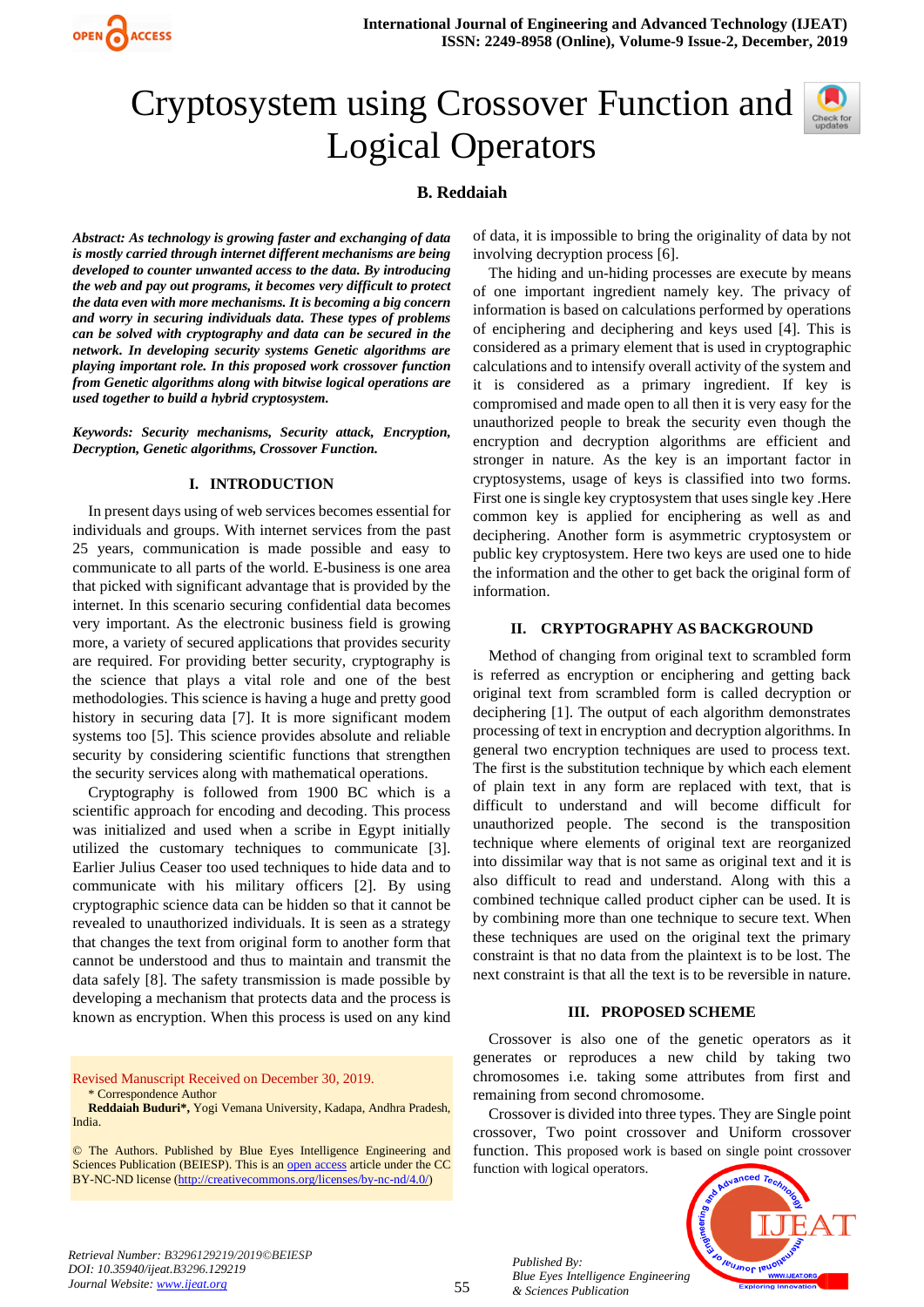# **A. Single point crossover Function**

In this form of crossover, bare individual point is chosen to reproduce a fresh child as shown in Figure 1 and 2. **Before** 

| A | A2             | A3             | A4        | A <sub>5</sub> | A6        |           | А٤ |
|---|----------------|----------------|-----------|----------------|-----------|-----------|----|
|   | B <sub>2</sub> | B <sub>3</sub> | <b>B4</b> | B5             | <b>B6</b> | <b>B7</b> | B8 |
|   |                |                |           |                |           |           |    |

After

| B7 B8<br>A1<br>B4   B5   B6<br>A2<br>A3           |  |  |  |  |
|---------------------------------------------------|--|--|--|--|
|                                                   |  |  |  |  |
| B3 A4 A5 A6<br>AB<br><b>B1</b><br>A7<br><b>B2</b> |  |  |  |  |

**Fig. 1. Model of Single point crossover**

**Before** 

#### After

**Fig. 2. Illustration of Single point crossover**

# **B. Two-point crossover Function**

In this form more than one point is taken to reproduce a new child as shown in Figure 3 and 4.

#### **Before**

| A1        | A2        | A3             | A4        | A <sub>5</sub> | A6        | <b>A7</b> | A <sub>8</sub> |
|-----------|-----------|----------------|-----------|----------------|-----------|-----------|----------------|
| <b>B1</b> | <b>B2</b> | B <sub>3</sub> | <b>B4</b> | <b>B5</b>      | <b>B6</b> | <b>B7</b> | B8             |
|           |           |                |           |                |           |           |                |

After

| A1        | A2        | A <sub>3</sub> | <b>B4</b> | <b>B5</b>      | A6        | A7 | A8             |
|-----------|-----------|----------------|-----------|----------------|-----------|----|----------------|
| <b>B1</b> | <b>B2</b> | B <sub>3</sub> | A4        | A <sub>5</sub> | <b>B6</b> | B7 | B <sub>8</sub> |

**Fig. 3. Model of Two-point crossover**

| perore |  |  |  |  |
|--------|--|--|--|--|
|        |  |  |  |  |
|        |  |  |  |  |
|        |  |  |  |  |

After

|  |  | Fig. 4. Illustration of Two point erossayor |  |  |
|--|--|---------------------------------------------|--|--|
|  |  |                                             |  |  |
|  |  |                                             |  |  |

**Fig. 4. Illustration of Two-point crossover**

# **C. Uniform crossover Function**

Here a bit is taken uniformly from each to reproduce a new child as shown in the Figure 5 and 6.

| <b>Deine</b> |           |                |           |                |                |           |                |
|--------------|-----------|----------------|-----------|----------------|----------------|-----------|----------------|
| A1           | A2        | A <sub>3</sub> | A4        | A <sub>5</sub> | A <sub>6</sub> | A7        | A <sub>8</sub> |
| <b>B1</b>    | <b>B2</b> | B <sub>3</sub> | <b>B4</b> | <b>B5</b>      | <b>B6</b>      | <b>B7</b> | B <sub>8</sub> |
|              |           |                |           |                |                |           |                |

#### After

| Ηı | A2             | B <sub>3</sub> | B <sub>4</sub> | A <sub>5</sub> | A6        | B <sup>-</sup> | B8 |
|----|----------------|----------------|----------------|----------------|-----------|----------------|----|
| B1 | B <sub>2</sub> | A <sub>3</sub> | A4             | B <sub>5</sub> | <b>B6</b> |                | A8 |

**Fig. 5. Model of Uniform crossover**

| <b>Before</b>                             |  |  |  |  |  |  |  |  |  |  |
|-------------------------------------------|--|--|--|--|--|--|--|--|--|--|
|                                           |  |  |  |  |  |  |  |  |  |  |
|                                           |  |  |  |  |  |  |  |  |  |  |
| After                                     |  |  |  |  |  |  |  |  |  |  |
|                                           |  |  |  |  |  |  |  |  |  |  |
|                                           |  |  |  |  |  |  |  |  |  |  |
| Fig. 6. Illustration of Uniform crossover |  |  |  |  |  |  |  |  |  |  |

# **IV. PROPOSED CRYPTOSYSTEM**

# **A. Framework for Encryption**

Plain text is converted to cipher text by using Single point crossover function and logical operators as shown in Figure 7 and reverse is decryption as shown in Figure 8.



**Fig. 7. Block Diagram of Encryption Process**

# **B. Encryption Algorithm**

- **STEP1:** Start
- **STEP2:** Read original data
- **STEP3**: Generate ASCII code to original text
- **STEP4:** Divide the ASCII values to the length of original text to get remainders.
- **STEP5:** Identify unique remainder values
- **STEP6** Select the highest value among remainders (R).
- **STEP7:** Left shift plaintext by highest unique remainder value.
- **STEP8:** Change R values to binary values.
- **STEP9:** Perform left circular shift process by R times.
- **STEP10:** Convert the left circular shifted values into decimal values
- **STEP11:** Divide the plain text by the length of it to get remainders and quotient values.

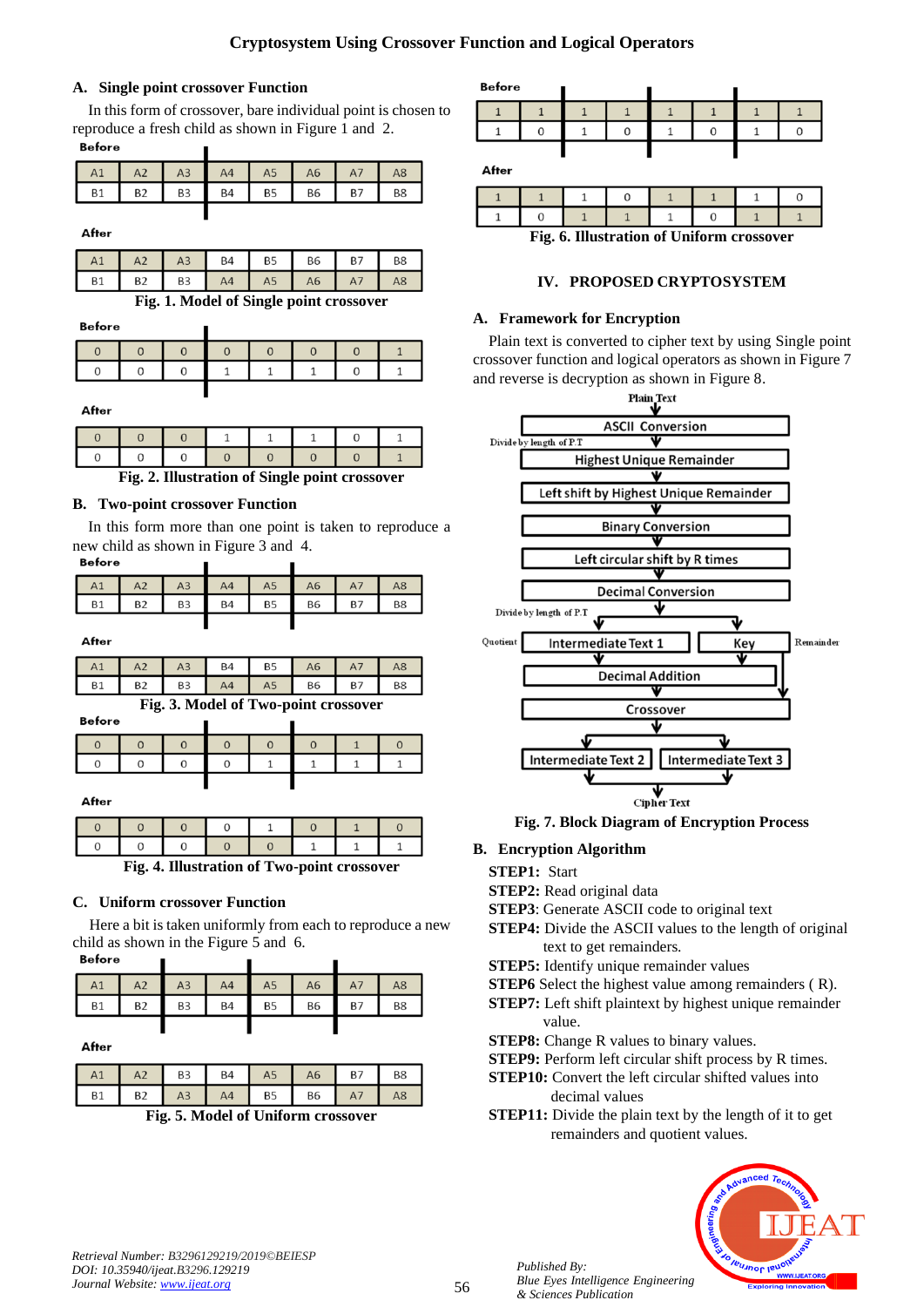

- **STEP12:** Perform addition operation between quotient values and remainder value.
- **STEP13:** Perform Crossover operation with addition resulted values and remainder values.
- **STEP14:** Append those values by taking cipher 1 and cipher text 2.

**STEP15:** Stop

# **C. Framework for Decryption**



**Fig. 8. Block Diagram of Decryption Process**

# **D. Decryption Algorithm**

- **STEP1**: Start
- **STEP2:** Read scrambled text.
- **STEP3:** Split the scrambled text to two parts by its length.
- **STEP4:** Consider the first part as Text3 and next part as Key.
- **STEP5:** Perform crossover operation between Text3 and Key.
- **STEP6:** Subtract key from Text3.
- **STEP7:** Multiply subtraction result with length of first part and add key.
- **STEP8:** Convert the output to decimal and then binary form.
- **STEP9:** Perform right circular shift by R times
- **STEP10:** Generate decimal values to shifted values
- **STEP11:** Find unique remainders by dividing shifted values with length of plain text.
- **STEP12:** Shift them by least non-zero unique remainder.
- **STEP13:** Convert them to ASCII values
- **STEP14:** Convert ASCII values to text
- **STEP15:** Converted text is original text.
- **STEP16:** Stop

# **V. RESULTS**

After processing encryption and decryption algorithms by using Single point Crossover function with logical operators used on word 'GowthAm' the following data shown in Table I, Table II, Table III and Table IV are derived.

# A. *Encryption*

The encryption algorithm used on the example word 'GowthAm' and results are shown in Table I followed by Table II.

|             |              |         |                         | Table -I: Outcome of Encryption process |                |              |                 |                |
|-------------|--------------|---------|-------------------------|-----------------------------------------|----------------|--------------|-----------------|----------------|
| Origi       | <b>ASCII</b> | Length  | <b>Divide</b>           | <b>Finding</b>                          | <b>Highest</b> | <b>Shift</b> | <b>Generate</b> | Left           |
| nal         | values       | of text | <b>ASCII</b> values     | Unique                                  | unique         | text to      | <b>Binary</b>   | circular       |
| <b>Text</b> |              | $=L$    | by L to get             | remainders                              | remainder      | left by $R$  | values          | shifting by    |
|             |              |         | remainders              |                                         | (R)            | times        |                 | <b>R</b> times |
| G           | 71           |         |                         |                                         |                | 111          | 01101111        | 11011011       |
| $\Omega$    | 111          |         | 6                       | 6                                       |                | 119          | 01110111        | 11011101       |
| W           | 119          |         | $\bf{0}$                | $\bf{0}$                                |                | 116          | 01110100        | 00011101       |
|             | 116          | 7       | $\overline{\mathbf{4}}$ | $\overline{\mathbf{4}}$                 | 6              | 104          | 01101000        | 00011010       |
| h           | 104          |         | 6                       |                                         |                | 65           | 01000001        | 01010000       |
| A           | 65           |         | $\mathbf{2}$            | $\mathbf{2}$                            |                | 109          | 01001101        | 01011011       |
| m           | 109          |         | 4                       |                                         |                | 71           | 01000111        | 11010001       |

| <b>Table-II: Results of Encryption continued</b> |                         |                   |                 |                  |                  |  |  |
|--------------------------------------------------|-------------------------|-------------------|-----------------|------------------|------------------|--|--|
| <b>Change to</b>                                 | <b>Text 1 (Dividing</b> | Kev               | <b>Decimal</b>  | <b>Crossover</b> | <b>Crossover</b> |  |  |
| <b>Decimal</b>                                   | by L to get             | (Dividing by L to | <b>Addition</b> | <b>Cipher</b>    | <b>Cipher</b>    |  |  |
|                                                  | quotients)              | get remainders)   | (Text1, Key)    | text 1           | text 2           |  |  |
|                                                  |                         |                   |                 | $(CT-1)$         | $(CT-2)$         |  |  |
| 219                                              | 31                      |                   | 33              | 34               |                  |  |  |
| 221                                              | 31                      |                   | 35              | 36               |                  |  |  |
| 29                                               |                         |                   |                 |                  |                  |  |  |



*Retrieval Number: B3296129219/2019©BEIESP DOI: 10.35940/ijeat.B3296.129219 Journal Website[: www.ijeat.org](http://www.ijeat.org/)*

*Published By:*

*& Sciences Publication*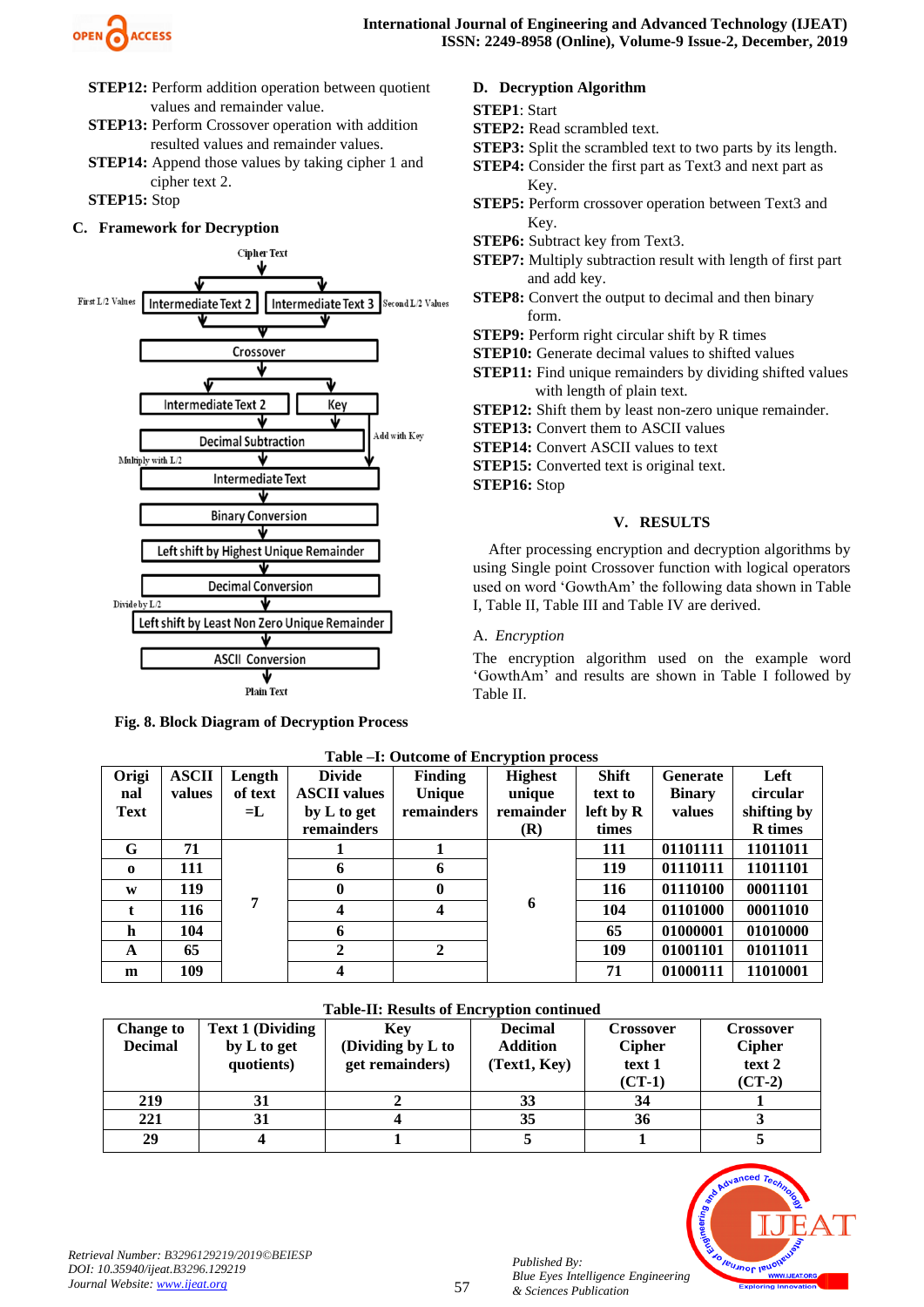# **Cryptosystem Using Crossover Function and Logical Operators**

| $\overline{ }$ |  |  |  |
|----------------|--|--|--|
| cο             |  |  |  |
| $\blacksquare$ |  |  |  |

Plain text 'GowthAm' of size 7 characters is taken as input for encryption function and cipher text is generated as two parts namely CT-1and CT-2. The final cipher text is 34 36 1 13 14 11 26 1 3 5 0 4 3 3 after combining CT-1and CT-2.

#### B. *Decryption*

The encryption algorithm results for the example word 'GowthAm' are shown in Table I and Table II. The cipher text is 34 36 1 13 14 11 26 1 3 5 0 4 3 3 for decryption

| <b>Table-III: Outcome of Decryption</b> |                |           |                           |            |                    |                     |               |
|-----------------------------------------|----------------|-----------|---------------------------|------------|--------------------|---------------------|---------------|
| <b>Cipher</b>                           | L/2            | L/2       | <b>Crossover for 1, 2</b> |            | <b>Decimal</b>     | $((L/2)*$           | <b>Binary</b> |
| scrambled                               | <b>Initial</b> | values as | Text 3                    | <b>Key</b> | <b>Subtraction</b> | $Sub)+key$          | Form          |
| text length                             | values as      | $CT-2$    |                           |            | (Text 3, Key)      | <b>Intermediate</b> |               |
| $(\mathbf{L})$                          | $CT-1$         |           |                           |            |                    | <b>Text</b>         |               |
|                                         | 34             |           | 33                        | 2          | 31                 | 219                 | 11011011      |
|                                         | 36             | 3         | 35                        | 4          | 31                 | 221                 | 11011101      |
|                                         |                | 5         | 5                         |            | 4                  | 29                  | 00011101      |
| 14                                      | 13             | 0         | 8                         | 5          | 3                  | 26                  | 00011010      |
|                                         | 14             | 4         | 12                        | 6          | 6                  | 48                  | 01010000      |
|                                         | 11             | 3         | 11                        | 3          | 8                  | 59                  | 01011011      |
|                                         | 26             | 3         | 27                        | 2          | 25                 | 177                 | 11010001      |

#### **Table-IV: Decryption Results Continued**

| <b>Right circular</b> | <b>Decimal</b> | $(L/2)$ on Text | Table 17: Deel y puoli Results Collunaeu<br>Unique | <b>Select least</b> | Rotate text 4 by | Plain    |
|-----------------------|----------------|-----------------|----------------------------------------------------|---------------------|------------------|----------|
| shift                 | conversion     | 4 to get        | remainders                                         | non-zero unique     | least unique     | text     |
| by $R$                | as Text 4      | remainders      |                                                    | remainder           | remainders       |          |
| 01101111              | 111            | o               |                                                    |                     | 71               | G        |
| 01110111              | 119            |                 |                                                    |                     | 111              | $\bf{0}$ |
| 01110100              | 116            |                 |                                                    |                     | 119              | W        |
| 01101000              | 104            | n               |                                                    |                     | 116              |          |
| 01000001              | 65             |                 |                                                    |                     | 104              | h        |
| 01101101              | 109            |                 |                                                    |                     | 65               | A        |
| 01000111              | 71             |                 |                                                    |                     | 109              | m        |

The Cipher text with length 14 (34 36 1 13 14 11 26 1 3 5 0 4 3 3) when decrypted gets back the original plain text

#### **VI. ADVANTAGES OF PROPOSED ALGORITHM**

This work is carried out by using single point crossover function. This function has the capacity to process large dimensional values. Along with this simple logical operators are used that shows less complexity. Here there are no key transmission problems because separate key development and management is not essential, because it is a part of text itself.

#### **VII. CONCLUSION**

Different algorithms from the past are being used in building cryptosystems like paring functions. Functions like paring are purely mathematical that takes more time as the complexity increase and they are standard functions that may derive values in a standard way. The genetic algorithm used in this work is different in nature. In these algorithms data that comes out of these functions follows absolutely the property of 'Diffusion'. New data will evolve from the parent data that is very difficult to interpret. In this work single point crossover function. This is one of the versatile operations that are used in other traditional algorithms. By using the genetic algorithm we can provide more strength to entire process. In this process we used symmetric key that is generated from the text itself.

#### **REFERENCES**

by Table IV.

1. Reddaiah, R Pradeep kumar Reddy, S. Hari Krishna "Enciphering using Bit–wise logical operators and paring function with text generated hidden key," IJCA (0975-8887), Vol. 121, No. 8, July 2015: pp. 30-35.

message word 'GowthAm' as shown in Table III, followed

- 2. S. William, Cryptography and Network Security: Principles and Practice, 2nd edition, Prentice-Hall, Inc., 1999 pp 23-50.
- 3. S. Hebert, "A Brief History of Cryptography", an article available at http://cybercrimes.net/aindex.html
- 4. Behrouz A. Forouzan, Cryptography and Network Security, Special Indian Edition, TATA McGraw Hill.
- *5. S. Tanenbaum, "Modern Operating Systems", Prentice Hall, 2003.*
- 6. Basic Cryptographic Algorithms", an article available at www.itsc.state.md.us/oldsite/info/InternetSecurity/Crypto/CryptoIntro .html#Algorthms
- 7. KHAN, "The Codebreakers", Macmillan Publishing Company, New York, 1967.
- 8. P. P Charles & P. L. Shari, "Security in Computing: 4<sup>th</sup> edition", Prentice-Hall, Inc., 2008.



*Retrieval Number: B3296129219/2019©BEIESP DOI: 10.35940/ijeat.B3296.129219 Journal Website[: www.ijeat.org](http://www.ijeat.org/)*

*Published By: Blue Eyes Intelligence Engineering & Sciences Publication*